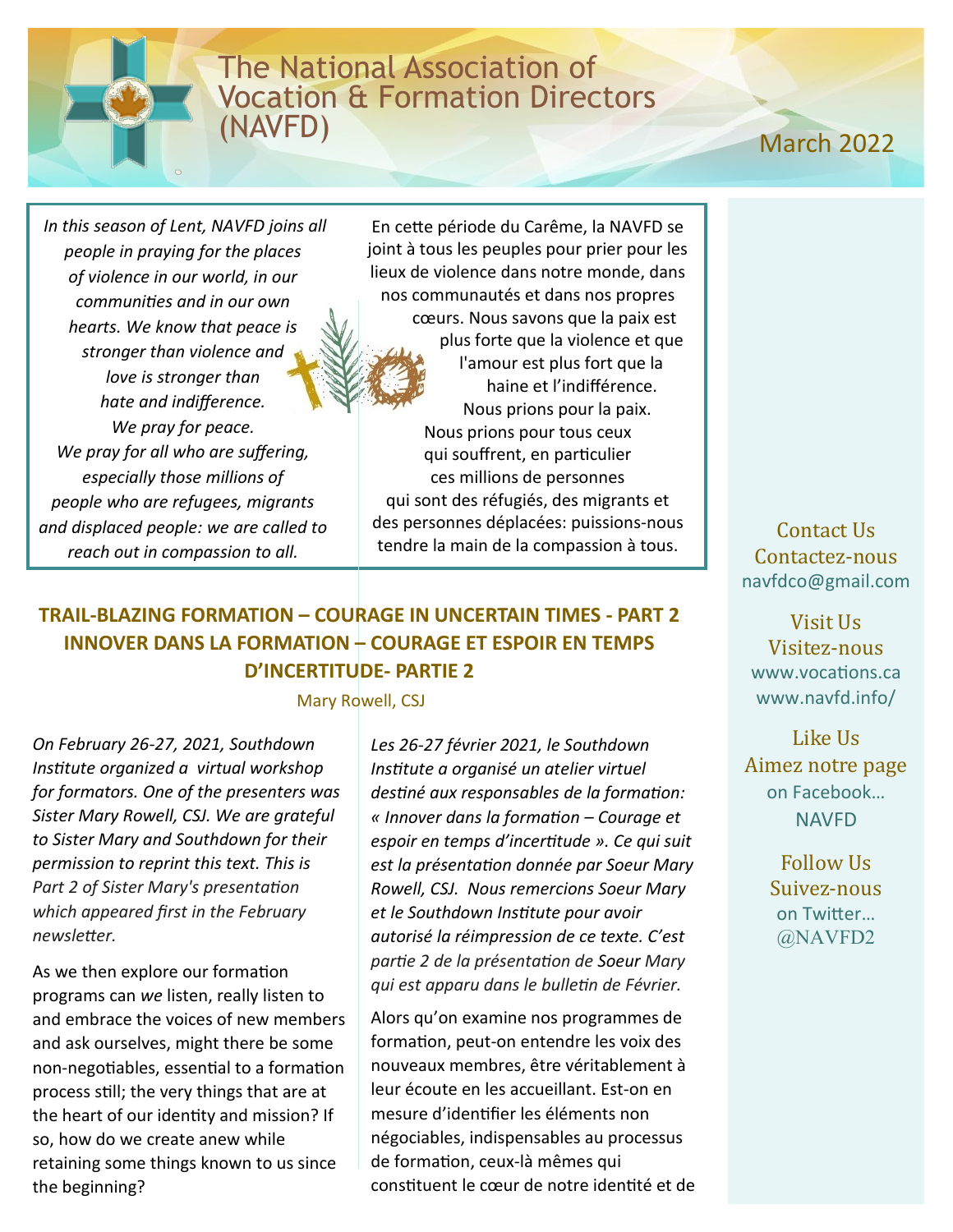It is perhaps, not so much a question of "throwing the baby out with the bathwater" but as John Paul Lederach suggests, a matter of re -forming for a new day. He says that too often "we hold tenaciously to our forms and easily lose sight of our deeper purpose."

New times and a revisioning of formation processes, I suggest, invite us to intentional conversations about our deeper purpose in order to revitalize its life-giving energies for today and tomorrow while letting go of stultifying forms by which it has been lived out and communicated. New iterations of the old are given life. Again, let us listen to the voices of newer members as we re-imagine the "ever ancient, ever new" in religious life and formation. Processes in which we undertake, with new members, intentional and open conversations about identity and meaning may go a long way to eliminating defensive judgements of so-called "conservative versus liberal" approaches while at the same time weeding-out dangerous and unhealthy rigidities.

In turn, this will require an evolutionary approach to all that we plan and do such that there may be meaningful continuity between the riches of the past which help shape meaning and the liberating emergence of new forms just as there is in natural evolutionary processes. What there must be is a grounding of our lives in the present context with all of its gifts and challenges. To what is it calling us now, how is our deeper purpose to be lived out at this time and how will our responses to these questions help us imagine new and dynamic approaches to formation?

A helpful exercise, that my own Congregation recently undertook as part of preparation for Chapter involved something like the tests we may remember from school when the teacher asked us to: "complete the following sentence beginning with … " In our case we were asked to complete the sentence beginning with, "We are discovering"…..

What are we discovering? What are we discovering about new members? What are we discovering about our own obstacles to possibility? What are we discovering in the world now about our call to mission and service? What

notre mission? Si c'est le cas, comment peut-on faire du neuf tout en conservant certaines notions que l'on connait depuis toujours ?

Il ne s'agit peut-être pas tant de « jeter le bébé avec l'eau du bain » mais plutôt, comme le suggère John Paul Lederach, de se réinventer en vue d'un jour nouveau. Il affirme que, trop souvent, « on s'accroche avec acharnement à nos structures et on finit par perdre de vue notre raison d'être plus profonde ».

Je crois qu'en ces temps nouveaux, la relecture de nos approches en matière de formation nous invite à engager des conversations intentionnelles sur notre raison d'être profonde, dans le but de libérer à nouveau son énergie porteuse de vie pour aujourd'hui et pour demain, laissant derrière nous les formes obsolètes à travers lesquelles notre mission a été vécue et véhiculée. C'est ainsi que de nouvelles interprétations de l'ancien voient le jour. Encore une fois, écoutons les voix des nouveaux membres alors que nous réimaginons ce qu'il y a de « toujours ancien, toujours nouveau » au sein de la vie religieuse et de la formation. Les démarches au cours desquelles nous entamons avec les nouveaux membres des conversations intentionnelles et ouvertes sur l'identité et le sens peuvent contribuer à vaincre les attitudes défensives résultant de la dichotomie entre «pensée conservatrice et pensée libérale » tout en éliminant les positions intransigeantes qui sont dangereuses et malsaines.

En retour, cela exigera une approche visionnaire face à toute démarche de planification et de réalisation, pour assurer une véritable continuité avec ce riche héritage du passé qui, comme dans tout processus évolutif naturel, contribue à donner un sens à l'émergence libératrice des nouvelles approches.

Il nous faut donc ancrer nos vies dans le contexte actuel, avec son lot de possibilités et de défis. A quoi nous appelle-t-il aujourd'hui, comment notre raison d'être doit-elle être vécue en ce temps précis et comment nos réponses à ces questions pourront-elles nous aider à imaginer des approches nouvelles et dynamiques à la formation?

Ma propre Congrégation a récemment entrepris dans le cadre de sa préparation au Chapitre un exercice utile qui rappelle un peu les tests que l'on faisait parfois à l'école, où le professeur nous demandait de « compléter la phrase suivante commençant par… » Dans notre cas, on nous a demandé de compléter la phrase commençant par « Nous découvrons… »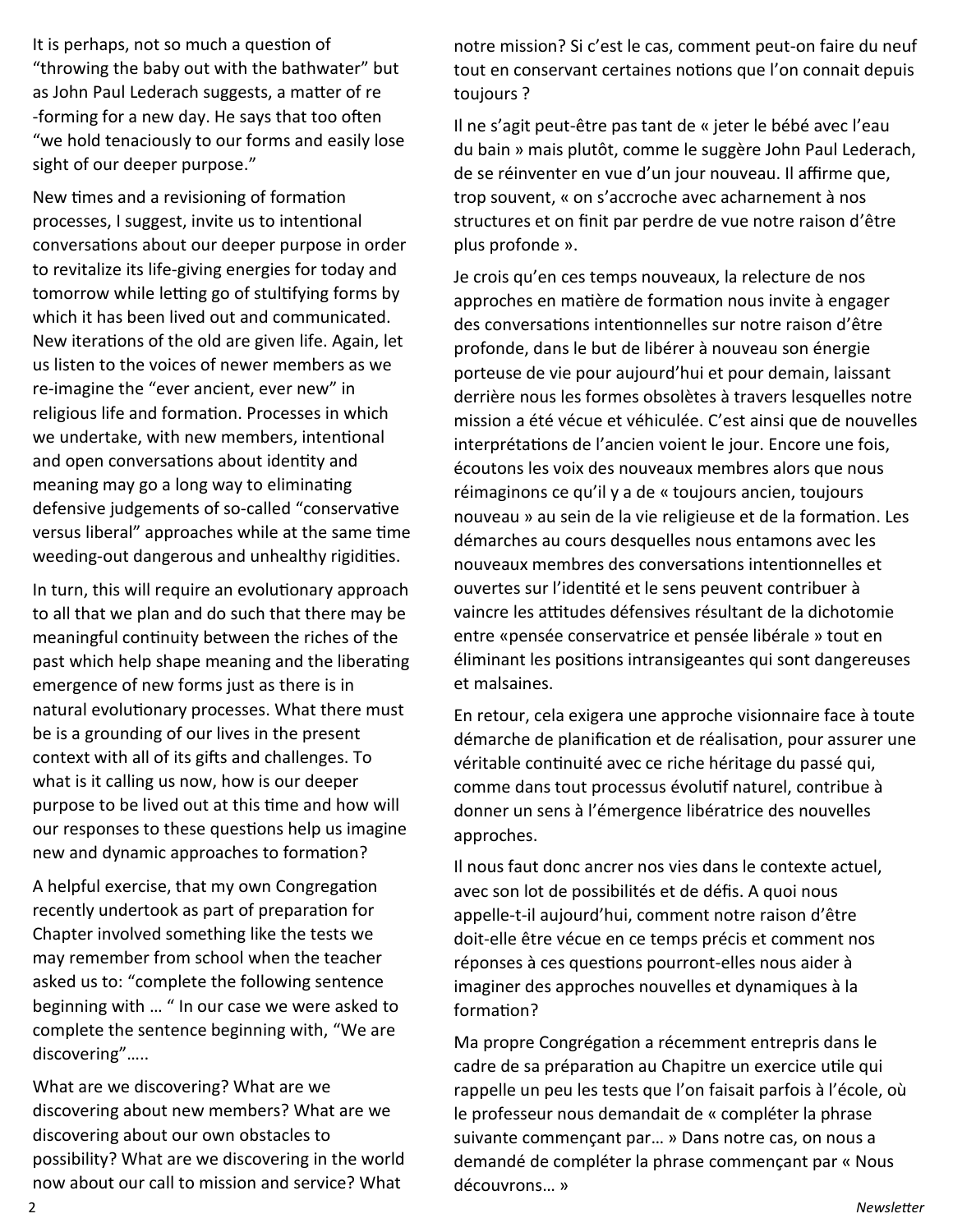are the most urgent challenges? What are our communally discerned priorities? As Pope Francis says we must see now what really matters especially as we move beyond the impasse of Covid and the suffering, loss and poverty that it leaves in its wake. We must also move beyond the impasses that afflict our Congregations; potential road-blocks to the possible. We are called to imagine, with hope, alternatives and to transform them into practical trajectories in formation and for mission.

For this is a significant part of current formation. It is most especially relevant and urgent in light of where we find ourselves today as we read the signs of this time. This is where I think the Religious Formation Conference in the U.S. has directed us so wisely. The Conference refers to "For-Mission" rather than formation. Women and men coming to us today are mature, they have experienced full lives, have professional backgrounds, invaluable life experiences and they come to us not to be formed, they are already that, and like all of us ever reaching for the more, but they come on fire for mission. This is what we need to capture with gratitude and humility, in a process of mutuality and gift exchange and let this shape the newness of our initiatives and processes for-mission. We must reject the "old tapes" that still sometimes play in our heads!

As we have endured the confinement of the Covid pandemic perhaps above all we have become acutely aware of the importance of presence and have engaged in creative ways to "be" for others through times of lockdown, isolation and loneliness. This may have much to say to us about the centrality of prayer in our lives. It helps us revision being "contemplative in action" whether we are members of contemplative or ministerial (apostolic) communities. A greater awareness of presence, I suggest, entails a deepening of prayer, the practice of contemplative dialogue, presence to and in God and its myriad expressions in the experiences of for-mission.

I listened attentively to a younger Sister who was asked to speak to her Congregation. What she said was "I didn't enter the community for

Que découvrons-nous ? Que découvrons-nous sur les nouveaux membres ? Que découvrons-nous sur les obstacles que nous érigeons face aux possibilités ? Que découvronsnous dans le monde actuel au sujet de notre appel à la mission et au service ? Quels sont les défis les plus urgents? Quelles sont les priorités qui font l'objet de nos discernements communautaires ? Comme le dit le pape François, nous devons voir maintenant ce qui compte vraiment, en particulier lorsque nous sortirons de l'impasse Covid avec la souffrance, le deuil et la misère qu'elle laisse dans son sillage. Nous devons également appréhender les obstacles qui entravent nos congrégations ; autant de murs susceptibles de nuire au possible. Nous sommes appelées à imaginer, avec espoir, des alternatives et à les traduire en parcours pratiques de formation et de mission.

Car c'est là une composante importante de la formation actuelle. Elle est particulièrement pertinente et urgente à la lumière de notre situation présente, alors qu'on essaye de lire les signes des temps.

Il me semble, à cet égard, que la Conférence sur la formation religieuse aux États-Unis nous a orientés de manière très judicieuse. La Conférence parle de « For-Mission » (*pour la mission*, en anglais) plutôt que de « Formation ». Les femmes et les hommes qui nous approchent aujourd'hui sont des



personnes matures, leurs existences sont bien remplies, elles arrivent avec un bagage professionnel solide, une riche expérience de vie et elles viennent à nous non pas pour être formées, car elles le sont déjà,

mais comme nous, elles cherchent à aller plus loin et leur âme est enflammée pour la mission. C'est ce que l'on doit saisir avec gratitude et humilité, dans un processus de réciprocité et d'échange de dons, en acceptant que cette nouvelle réalité puisse façonner nos nouvelles initiatives et nos démarches *pour la mission*. On doit rejeter les « vieilles bobines » qui continuent parfois à tourner dans nos têtes !

Alors qu'on a dû composer avec le confinement imposé par la pandémie de Covid, on a peut-être surtout pris conscience de l'importance d'être présent et on a mis en place des moyens créatifs afin d'« être là » pour les autres pendant les périodes de confinement, d'isolement et de solitude. Cela peut nous en dire long sur la centralité de la prière dans nos vies et nous aider à réinventer notre état de «contemplatives actives», que l'on soit membres de communautés contemplatives ou apostoliques. Une plus grande conscience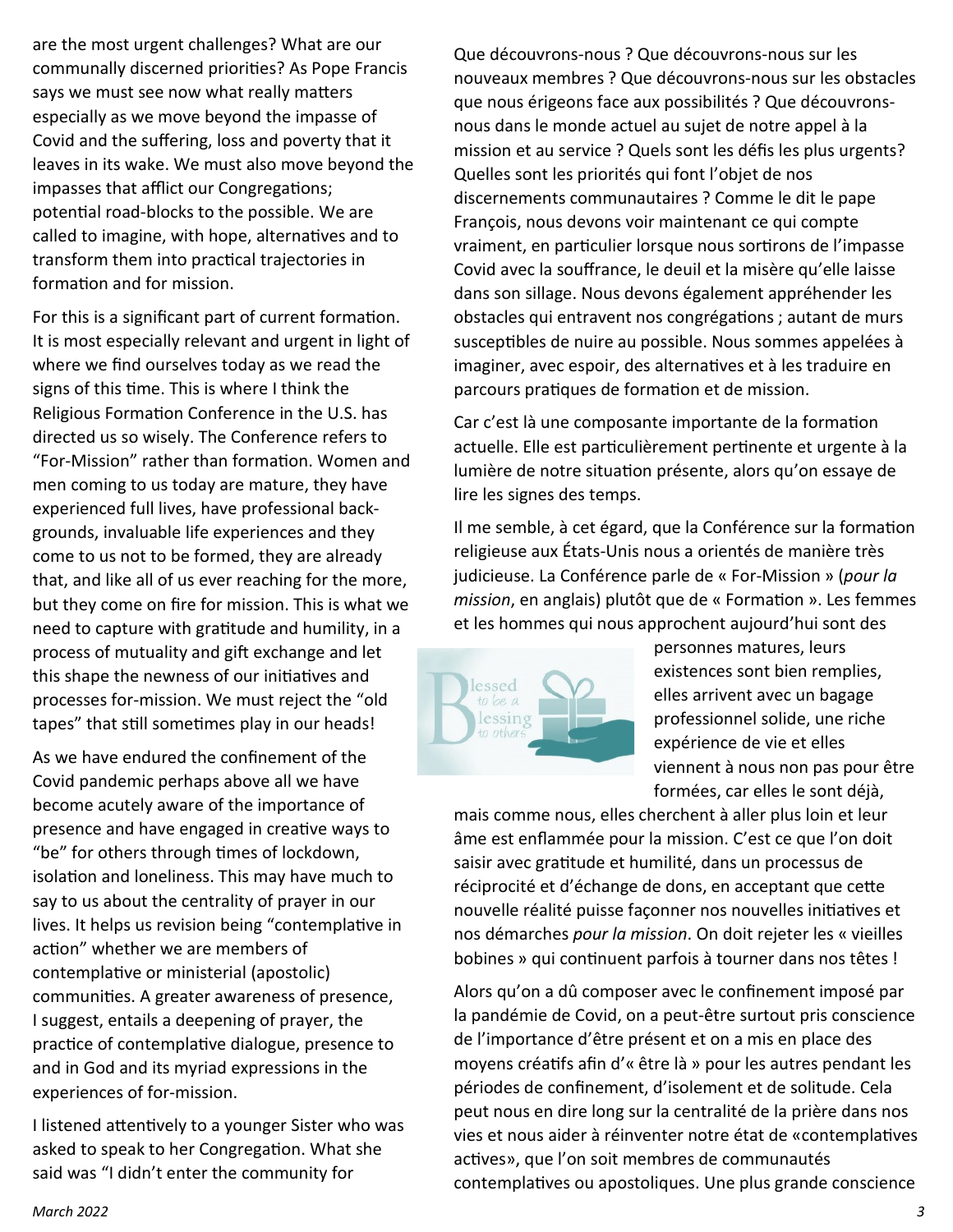ministry. I could have done that without entering. I entered for prayer and community – ministry follows!" As you can imagine this was misinterpreted by many of us who have been too often identified and affirmed exclusively by our work and ministry. What others heard and expressed, not too kindly, I might add, was that she didn't want to work! This was far from the truth. In fact, the Sister in question is an extremely hard and gifted worker but what she was attempting to tell us was that it was some deeper essence of religious life that called and sustained her in love, fulfilled her humanity, nourished her personal identity in Christ, becoming in turn, the impetus for and the heart of her ministry. How do we listen and imagine a future incorporating this wisdom for mission?

Our living of community is in and of itself an exercise of formation for all of us day-by-day. It is especially important for new members, many of whom have grown up in societies marked by extreme individualism, that they be immersed



into healthy communities. Finding and forming such communities is critical to the reception and integration of new members. Most newer members see community as a prophetic witness in the world and how true that is today as we emerge from a time of isolation, a context of division, the primacy of individual autonomy run amok, fragmentation of systems and world-wide devastation of the planet.

It is also countercultural. But, and this is, I believe, a critical question for all of us: "have we ceased to be countercultural?" How do we understand this now for religious life, in the expression of our vows and for the vitality and authenticity of our lives? For newer members in religious life authenticity, commonly understood as Gospelintegrity, is not only critical it is their rightful

de la présence, j'ajouterais, implique un approfondissement de la prière, la pratique du dialogue contemplatif, la présence à et en Dieu, ainsi que ses innombrables expressions à travers les expériences *pour la mission*.

J'ai écouté attentivement une jeune sœur à qui on avait demandé de s'adresser à la congrégation. Voici ce qu'elle a dit : « Je ne suis pas entrée dans la communauté pour l'apostolat. J'aurais pu le faire sans y entrer. Je suis entrée pour la prière et la vie en communauté — l'apostolat en est le résultat ! ». Comme vous vous en doutez, ces propos ont été mal interprétés par bon nombre d'entre nous dont l'identité et l'affirmation passaient trop souvent par le travail et l'apostolat. Le message que d'autres ont entendu et commenté, sans ménagement d'ailleurs, c'est qu'elle ne voulait pas travailler ! Ce qui était loin d'être vrai. De fait, la sœur en question est très travaillante et compétente, mais elle essayait de nous expliquer qu'il y a au cœur de la vie religieuse une composante plus profonde, celle-là même qui l'avait appelée et soutenue dans l'amour, qui la comblait d'humanité, qui nourrissait son identité personnelle dans le Christ, devenant ainsi l'élan et le cœur de son apostolat. Comment se mettre à l'écoute et imaginer un avenir qui incorpore cette sagesse *pour la mission* ?

Notre vie de communauté est en soi un exercice formateur pour nous toutes, jour après jour. Beaucoup d'entre elles ayant grandi dans des sociétés marquées par un individualisme excessif, il est particulièrement important pour les nouveaux membres de vivre une immersion dans des communautés saines. Identifier et former de telles communautés est une étape fondamentale pour l'accueil et l'intégration des nouveaux membres. La plupart de celles-ci voient la communauté comme un témoignage prophétique dans le monde et cela est encore plus vrai aujourd'hui, alors qu'on émerge d'une période d'isolement, d'un contexte de division où l'autonomie individuelle prime sur tout le reste, d'une époque où les systèmes sont fragmentés et la planète dévastée.

Elle correspond également à une contre-culture. Et je crois qu'il importe que nous nous posions toutes cette question cruciale : « avons-nous cessé d'être contre-culturels ? » Comment doit-on entendre cela de nos jours pour la vie religieuse, pour l'expression de nos vœux ainsi que pour la vitalité et l'authenticité de nos vies ? Aux yeux des nouveaux membres de la vie religieuse, l'authenticité, communément comprise comme intégrité de l'Évangile, n'est pas seulement importante, c'est aussi une attente légitime alors que ces hommes et ces femmes posent leur choix sur nous et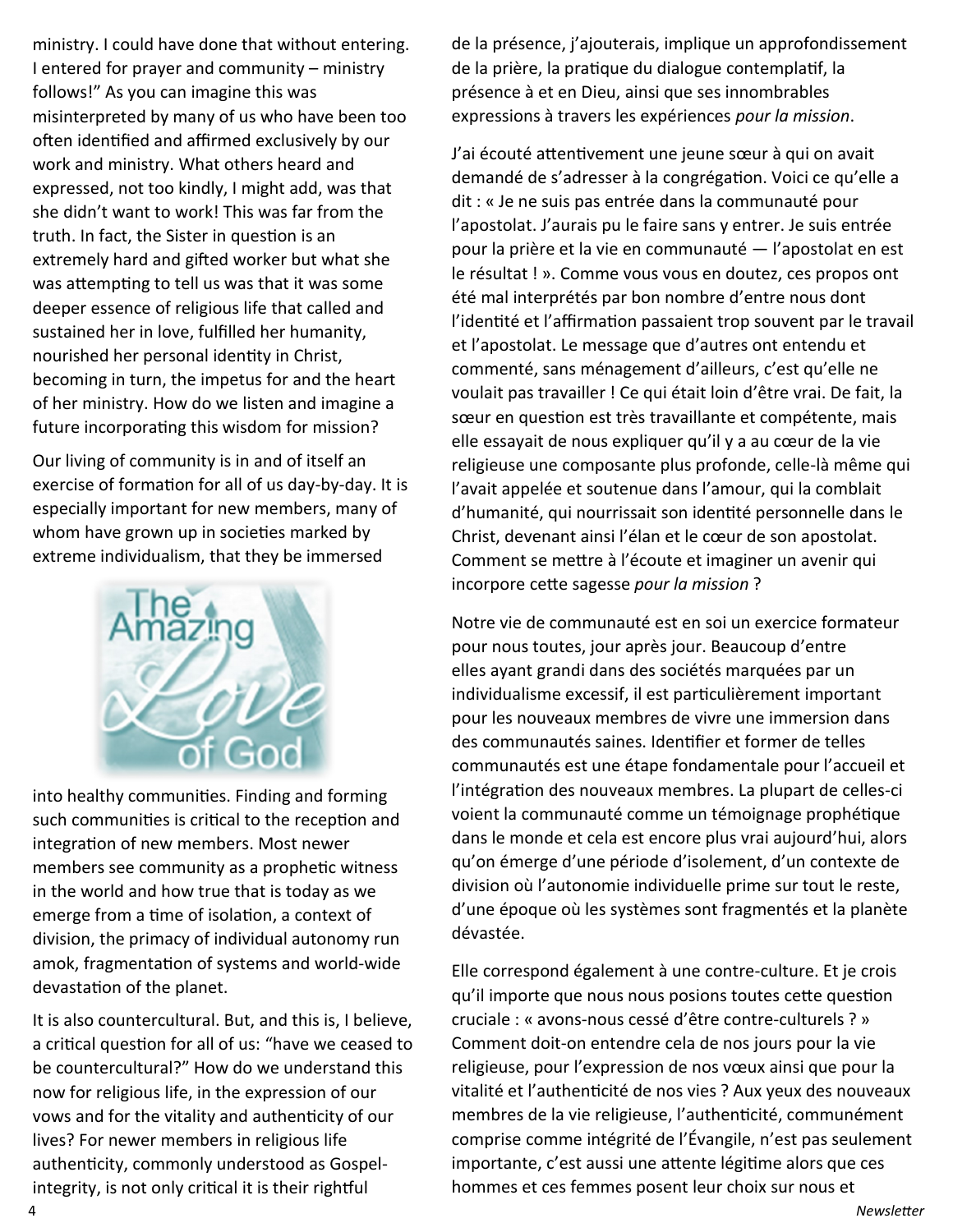expectation as they throw in their lot with us and commit for life.

And their cry for authenticity reaches out to the world today. We must be authentic in this world of abuse, struggle and suffering but a world also marked by God's astounding beauty.

Cardinal Michael Czerny says: "religious today must be courageously confronted with present realities." Present realities are at the heart of authenticity for-mission. All of us and new members must be exposed to the real world in their processes of preparation for mission. How do we ensure this? What are ways that we can imagine to immerse new members into the world in which they are called to pray, to serve – to live incarnational lives reflecting Christ?

Only in engaging mission, Cardinal Czerny continues, as he speaks of Pope Francis' vision of religious life, are we saved from the dangerous temptation to simple survival turning us into fearful and reactionary disciples, the trajectory of which is to "deprive charisms of their creative force inducing them to defend buildings, spaces and structures rather than making new spaces and processes possible."

And today as we gather together, we are all about imagining new spaces and making fresh processes possible. It will take courage. We must be "risk-takers", artists, dreamers and breakers of boundaries. And so, as we enter more deeply into conversations, sharing our gifts and wisdom perhaps we can remember the first verses of that old Elizabethan prayer: "Disturb us Lord"

Disturb us, Lord, when

We are too well pleased with ourselves,

When our dreams have come true

Because we have dreamed too little,

When we arrived safely

Because we sailed too close to the shore.

Presentation Text from the virtual formator workshop "Trail -Blazing Formation – Courage and Hope in Uncertain Times" (February 26-27, 2021) Reprinted with Permission by Mary Rowell, CSJ, March 2021.

s'engagent pour la vie.

Et leur quête d'authenticité s'adresse au monde d'aujourd'hui. On se doit d'être authentiques dans ce monde d'abus, de conflits et de souffrances, dans ce monde également empreint de l'étonnante beauté de Dieu.

Le cardinal Michael Czerny affirme : « Les religieux d'aujourd'hui doivent être courageusement confrontés aux réalités d'aujourd'hui ». Car les réalités actuelles sont au cœur de l'authenticité *pour la mission*. Nous toutes et tous, ainsi que les nouveaux membres, devons être exposés au monde réel au cours de notre démarche de préparation à la mission. Comment peut-on s'y employer ? Quels moyens peut-on imaginer pour plonger les nouveaux membres dans le monde où elles et ils sont appelés à prier, à servir — à vivre des vies incarnées qui reflètent le Christ ?

Ce n'est qu'en s'engageant dans la mission, poursuit le cardinal Czerny en évoquant le pape François et sa vision de la vie religieuse, que nous sommes sauvés d'une tentation dangereuse : celle de la simple survie. Elle nous transforme en disciples craintifs et réactionnaires qui finissent par «  priver les charismes de leur force créatrice et les amènent à protéger des bâtiments, des lieux et des structures plutôt que d'ouvrir la voie à la création de nouveaux espaces et à l'aménagement de parcours inédits ».

Et aujourd'hui, alors que nous sommes rassemblés, notre tâche est d'imaginer de nouveaux espaces et d'aménager des parcours inédits. Cela exigera du courage. Nous devrons être des personnes « preneuses de risques », artistes, rêveuses et briseuses de frontières. Ainsi, alors que nous irons davantage en profondeur dans nos conversations, alors que nous échangerons nos talents et partagerons notre sagesse, il y a peut-être lieu de revenir aux premiers versets de cette vieille prière élisabéthaine : « Dérange-nous, Seigneur »

Dérange-nous, Seigneur, lorsque

Nous sommes trop satisfaits de nous-mêmes,

Lorsque nos rêves se réalisent

Car nous avons rêvé trop peu,

Lorsque nous sommes arrivés en sécurité

Car nous avons navigué trop près de la rive.

Texte de présentation de l'atelier virtuel pour responsables de la formation « Innover dans la formation — Courage et espoir en temps d'incertitude » (26-27 février 2021) Réimprimé avec l'autorisation de Mary Rowell, CSJ, mars 2021.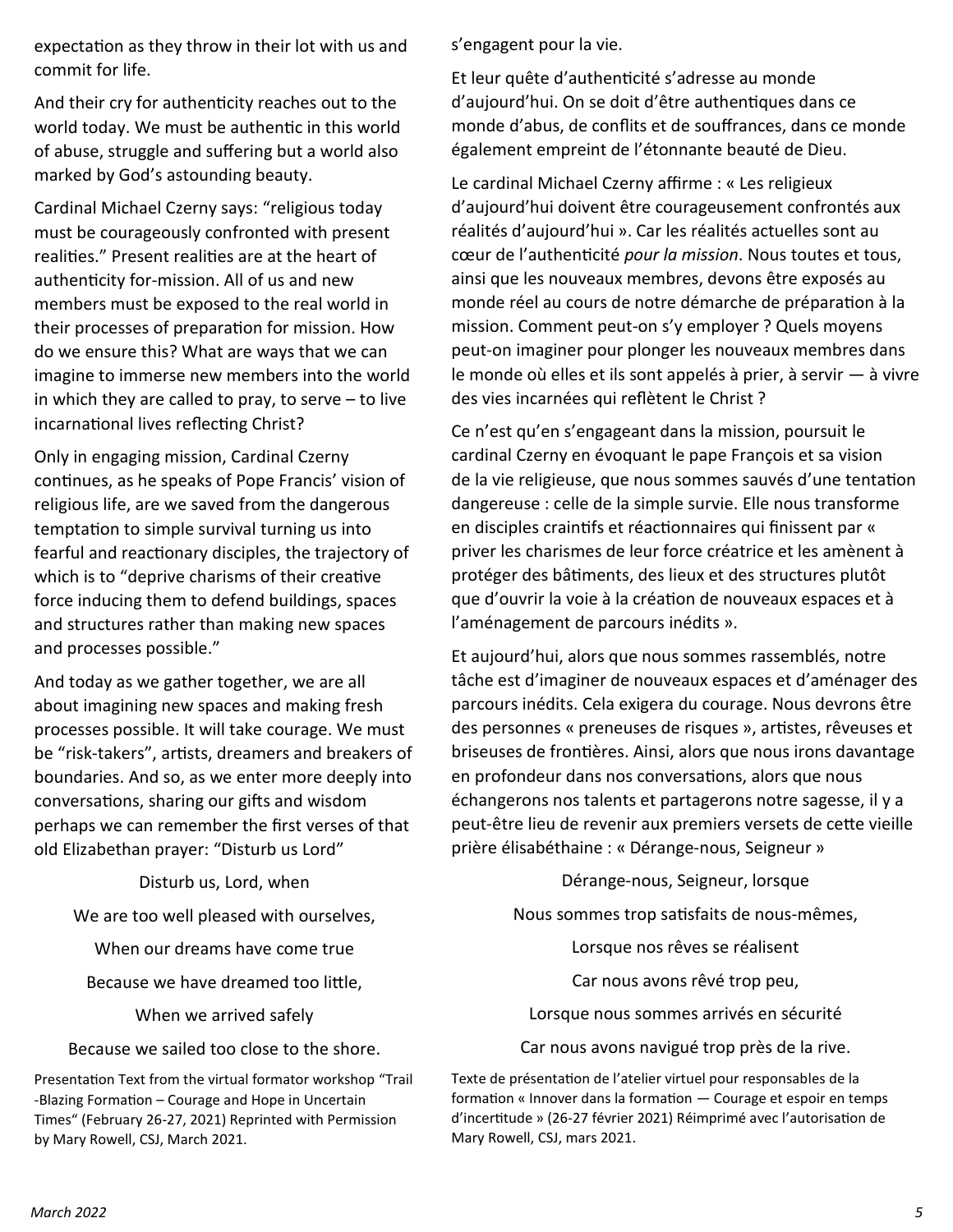## BE OUR COMMUNICATIONS **COORDINATOR ÊTRE NOTRE NIV** COORDONNATEUR DES COMMUNICATIONS

Report to: **Executive Director and Communications Committee /**

## Relève : **Directeur général et Comité des communications**

#### **Qualifications and Personal Characteristics:**

- Bilingual in French and English
- Excellent written and social media skills
- Diploma in journalism and/or experience in a related field
- Familiarity with Catholicism
- Willing to work in a faith-based environment, respecting the mission and values of NAVFD
- Photography and video skills including editing

#### **Qualifications et caractéristiques personnelles:**

- Bilingue en français et en anglais
- Excellentes compétences en matière de rédaction et de médias sociaux
- Diplôme en journalisme et/ou expérience dans un domaine connexe. Familiarité avec le catholicisme
- Volonté de travailler dans un environnement confessionnel, en respectant la mission et les valeurs de la NAVFD
- Compétences en photographie et en vidéo, y compris le montage
- 1. Update, monitor, maintain and generate social media content for Facebook, Twitter, YouTube, etc.
- 2. Expand the media capacity of NAVFD through media relationships, pitching stories to targeted media.
- 3. Participate in the creation of the monthly e-newsletter.
- 4. In collaboration with the webmaster, keep the websites vocations.ca and navfd.info up to date
- 5. Participate on event planning teams (eg conference and retreats) as required.
- 6. Coordinate communication materials in different formats (printed, graphic, video, audio, electronic).
- 7. Develop strategic communication materials.
- 1. Mettre à jour, surveiller, maintenir et générer du contenu de médias sociaux pour Facebook, Twitter, YouTube, etc.
- 2. Accroître la capacité médiatique de la NAVFD en établissant des relations avec les médias et en présentant des articles aux médias ciblés.
- 3. Participer à la création du bulletin d'information électronique mensuel.
- 4. En collaboration avec le webmestre, tenir à jour les sites Web vocations.ca et navfd.info.
- 5. Participer aux équipes de planification d'événements (p. ex. conférences et retraites), au besoin.
- 6. Coordonner le matériel de communication dans différents formats (imprimé, graphique, vidéo, audio, électronique).
- 7. Développer du matériel de communication stratégique.

This position provides communications support to the Executive Director and Board. The purpose of this role is to assist NAVFD in creating and supporting a culture of vocation across Canada.



Le but de ce rôle est d'aider l'Association nationale des responsables des vocations et de la formation (NAVFD)

à créer et à soutenir une culture de la vocation à travers le Canada.

This *independent contractor position* is remote. Hours are flexible. 10-25 hours per month. \$27/hour Ce *poste d'entrepreneur indépendant* est éloigné. Les horaires sont flexibles. 10-25 heures par mois. 27 \$/heure Send resumes to Sister Nancy Sullivan at [navfdco@gmail.com](mailto:navfdco@gmail.com)

*Envoyez votre curriculum vitae à Sœur Nancy Sullivan à l'adresse [navfdco@gmail.com.](mailto:navfdco@gmail.com)*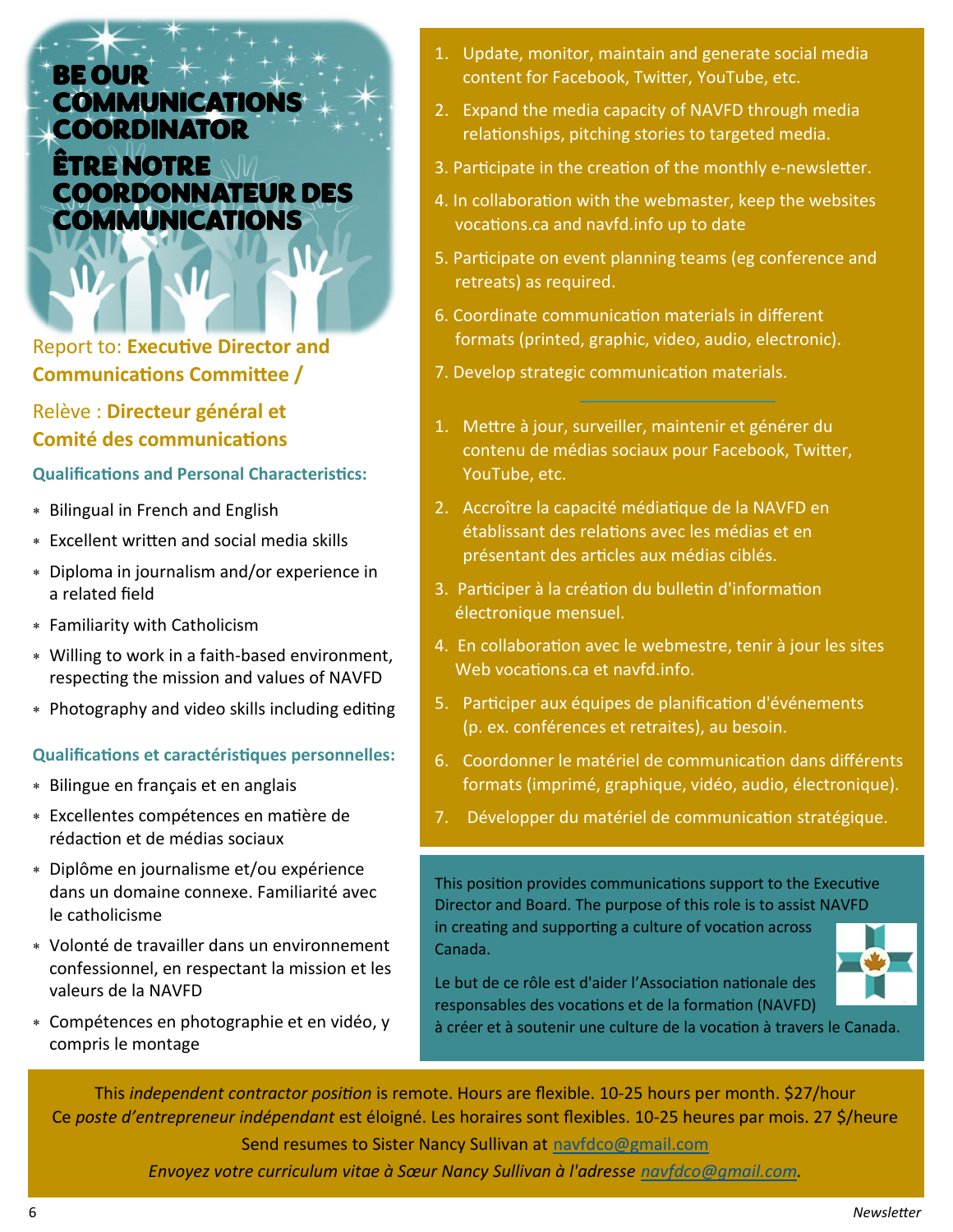

Webinars are open to all those who wish to attend. One does *not* need to be a member of the RFC to participate. RFC [members](https://nam12.safelinks.protection.outlook.com/?url=https%3A%2F%2Fwww.relforcon.org%2Fmembership&data=04%7C01%7C%7Ce5ce576148034a52bd0608da05fb9499%7C84df9e7fe9f640afb435aaaaaaaaaaaa%7C1%7C0%7C637828875468381260%7CUnknown%7CTWFpbGZsb3d8eyJWIjoiMC4wLjAwMDAiLCJ) enjoy the added benefit of having access to an **[archive](https://nam12.safelinks.protection.outlook.com/?url=https%3A%2F%2Fwww.relforcon.org%2Fvideo%2Fwebinar&data=04%7C01%7C%7Ce5ce576148034a52bd0608da05fb9499%7C84df9e7fe9f640afb435aaaaaaaaaaaa%7C1%7C0%7C637828875468381260%7CUnknown%7CTWFpbGZsb3d8eyJWIjoiMC4wLjAwMD)** of recorded webinar sessions and other materials.

Les webinaires sont ouverts à tous ceux et celles qui souhaitent y participer. Il n'est pas nécessaire d'être membre de la Religious Formation Conference (RFC) pour y participer. Les membres de la RFC [bénéficient](https://www.relforcon.org/membership) de l'avantage supplémentaire d'avoir accès aux [archives](https://www.relforcon.org/video/webinar) des sessions enregistrées des webinaires et à d'autres documents.

#### **Relational Care: Living Healthily and Authentically with One Another Tuesday, April 5th | 1:00pm** *central* **time | Zoom Webinar** *Live session is free and open to all. Registration required below.*

### **Soins relationnels : Vivre sainement et authentiquement les uns avec les autres Mardi 5 avril | 13h00 heure centrale | Webinaire Zoom**

La session en direct est gratuite et ouverte à tous. Inscription requise ci-dessous.

We often long for healthy relationships in religious life. This webinar will focus on the care of the many relational dynamics experienced throughout religious life. We will highlight aspects of attachment theory that hinders and supports living healthily and authentically with one another. As formators, leaders, and ministers, there are tools and skills that give us the ability to engage in caring for ourselves and our relationships. We invite you to join us and deepen Jesus' invitation to "love one another as I have loved you."

Nous aspirons souvent à des relations saines dans la vie religieuse. Ce webinaire se concentrera sur l'attention aux nombreuses dynamiques relationnelles vécues tout au long de la vie religieuse. Nous soulignerons les aspects de la théorie de l'attachement qui entravent et soutiennent une vie saine et authentique avec les autres. En tant que formateurs, leaders et ministres, il existe des outils et des compétences qui nous permettent de prendre soin de nousmêmes et de nos relations. Nous vous invitons à nous rejoindre et à approfondir l'invitation de Jésus à "vous aimer les



uns les autres comme je vous ai aimés."

*Maco Cassetta, CND* is a member of the Congregation of Notre Dame, a psychotherapist, and spiritual mentor based in New York.

**Maco Cassetta, CND** est membre de la Congrégation de Notre Dame, psychothérapeute et mentor spirituelle basée à New York.

*Karina Conrad, CDP,* is a member of the Sisters of Divine Providence, a Licensed Professional Counselor in Chicago, IL as well as a fellow at Womencare Counseling Center in Evanston, IL, focused on the relational treatment of trauma. *Maco Cassetta, CND* **Karina Conrad, CDP**



Karina Conrad, CDP, est membre des Sœurs de la Divine Providence, conseillère professionnelle agréée à Chicago, IL, ainsi que boursière au Womencare Counseling Center à Evanston, IL, axée sur le traitement relationnel du traumatisme.

[<< CLICK TO REGISTER >>](https://nam12.safelinks.protection.outlook.com/?url=https%3A%2F%2Fus02web.zoom.us%2Fwebinar%2Fregister%2FWN_hNDd1GstRSKe6cJc_t9jKg&data=04%7C01%7C%7Ce5ce576148034a52bd0608da05fb9499%7C84df9e7fe9f640afb435aaaaaaaaaaaa%7C1%7C0%7C637828875468381260%7CUnknown%7CT) [<< CLIQUEZ POUR VOUS INSCRIRE >>](https://us02web.zoom.us/webinar/register/WN_hNDd1GstRSKe6cJc_t9jKg)